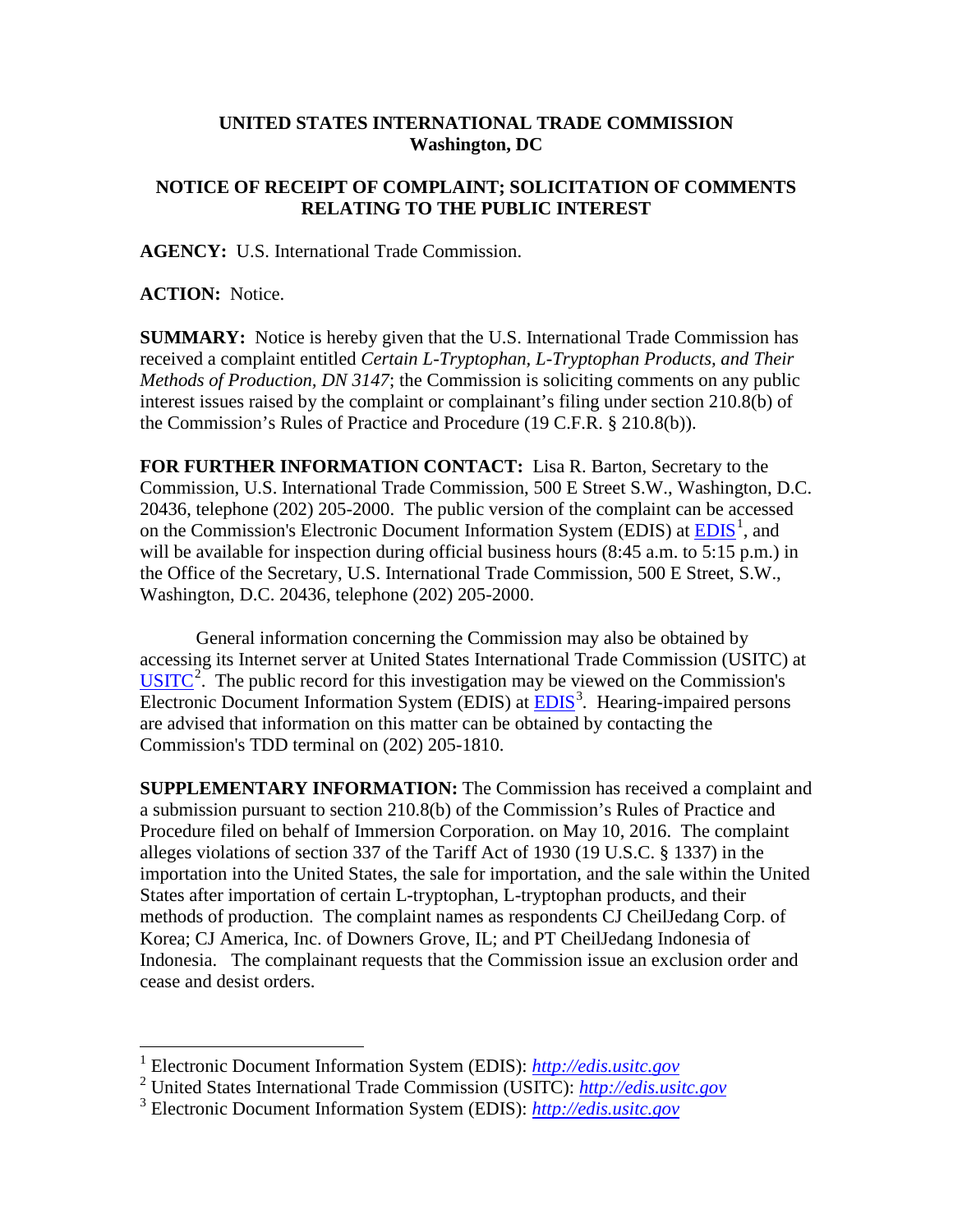Proposed respondents, other interested parties, and members of the public are invited to file comments, not to exceed five (5) pages in length, inclusive of attachments, on any public interest issues raised by the complaint or section 210.8(b) filing. Comments should address whether issuance of the relief specifically requested by the complainant in this investigation would affect the public health and welfare in the United States, competitive conditions in the United States economy, the production of like or directly competitive articles in the United States, or United States consumers.

In particular, the Commission is interested in comments that:

- (i) explain how the articles potentially subject to the requested remedial orders are used in the United States;
- (ii) identify any public health, safety, or welfare concerns in the United States relating to the requested remedial orders;
- (iii) identify like or directly competitive articles that complainant, its licensees, or third parties make in the United States which could replace the subject articles if they were to be excluded;
- (iv) indicate whether complainant, complainant's licensees, and/or third party suppliers have the capacity to replace the volume of articles potentially subject to the requested exclusion order and/or a cease and desist order within a commercially reasonable time; and
- (v) explain how the requested remedial orders would impact United States consumers.

Written submissions must be filed no later than by close of business, eight calendar days after the date of publication of this notice in the *Federal Register*. There will be further opportunities for comment on the public interest after the issuance of any final initial determination in this investigation.

Persons filing written submissions must file the original document electronically on or before the deadlines stated above and submit 8 true paper copies to the Office of the Secretary by noon the next day pursuant to section 210.4(f) of the Commission's Rules of Practice and Procedure (19 C.F.R. § 210.4(f)). Submissions should refer to the docket number ("Docket No. 3147") in a prominent place on the cover page and/or the first page. (*See* Handbook for [Electronic Filing Procedures](http://www.usitc.gov/secretary/fed_reg_notices/rules/handbook_on_electronic_filing.pdf), *Electronic Filing Procedures*<sup>[4](#page-1-0)</sup>). Persons with questions regarding filing should contact the Secretary (202-205-2000).

Any person desiring to submit a document to the Commission in confidence must request confidential treatment. All such requests should be directed to the Secretary to

 $\overline{a}$ 

<span id="page-1-0"></span><sup>4</sup> Handbook for Electronic Filing Procedures:

http://www.usitc.gov/secretary/fed\_reg\_notices/rules/handbook\_on\_electronic\_filing.pdf